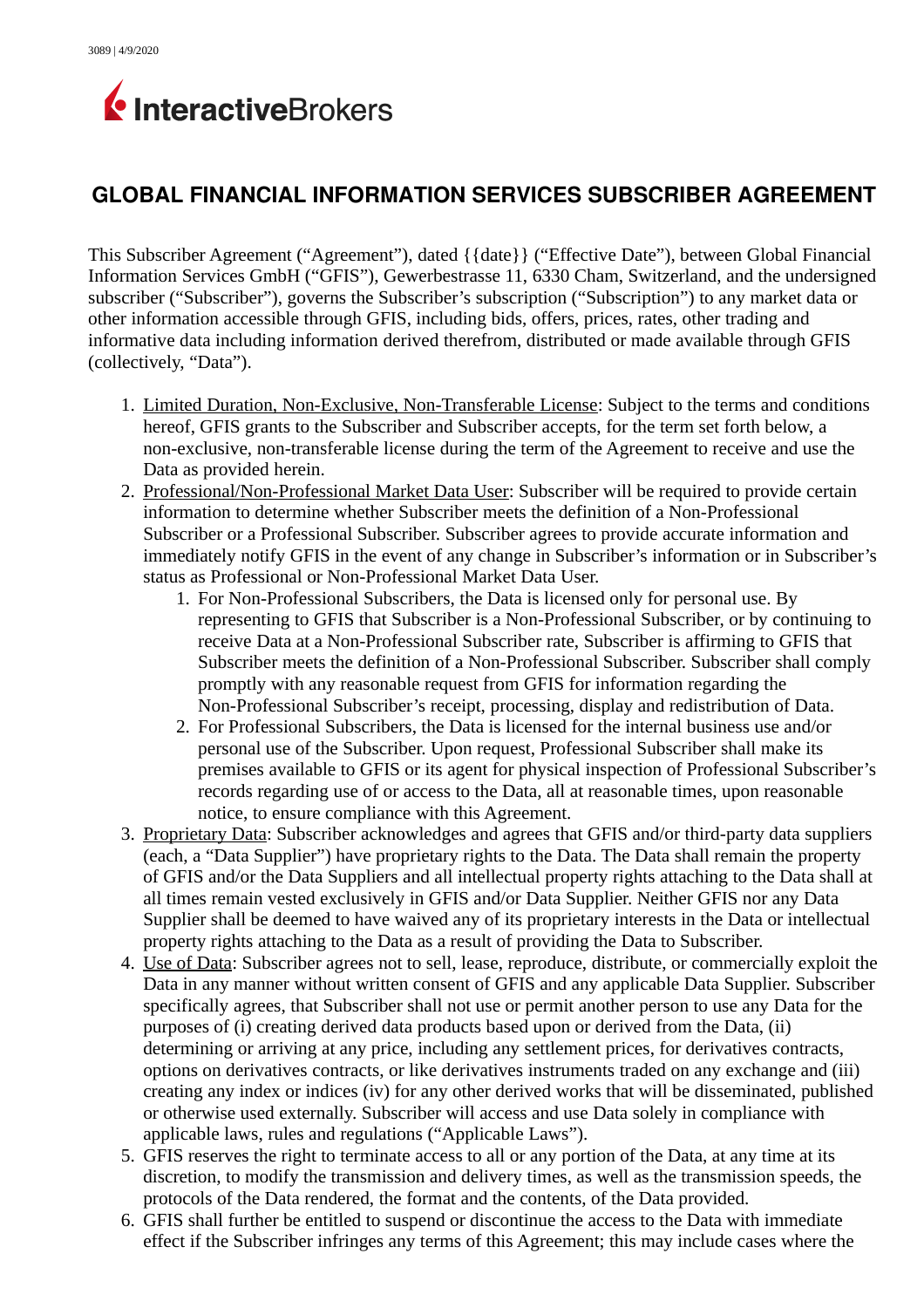Subscriber makes use of the Data contrary to this Agreement.

- 7. Subscriber is not allowed to transfer or disclose Data to third parties except as permitted herein or as required to comply with Applicable Laws.
- 8. Term and Termination: This Agreement shall start on the Effective Date and shall continue on a month-to-month basis at the then-current Fees until terminated by Subscriber or GFIS as follows:
	- 1. Subscriber must provide 30 days' notice to GFIS of termination with the termination being effective at the end of a calendar month.
	- 2. GFIS may terminate this Agreement at any time upon notice to Subscriber. GFIS may terminate this Agreement immediately with or without notice to Subscriber in the event that Subscriber breaches any term of this Agreement (in which case, Subscriber shall immediately forfeit the right to receive Data for the current and all future subscription months).
- 9. Fees and Automatic Billing: Subscriber shall pay fees to GFIS in accordance with the then-current Fee Schedule on the GFIS website (www.gfis.info) for the right to access and use the Data plus any applicable taxes (together the "Fees"). GFIS reserves the right to change the Fees at any time for any reason, but, whenever reasonably practicable (i.e., provided third-party market data vendors and exchanges give GFIS a timely notice of their respective fee changes), GFIS will try to give Subscriber at least 30 days' advance notice of such change with the change being effective at the end of a calendar month.
	- 1. Fees will be charged to Subscriber automatically every month on the first day of the month ("Payment Date"). Subscriber authorizes *{{ib\_affiliate}}* to deduct the Fees from Subscriber's brokerage account at *{{ib\_affiliate}}*. If *{{ib\_affiliate}}* is unable to deduct the Fees, then Subscriber shall pay the Fees to GFIS within 30 days of receipt of the invoice. GFIS may assess a late charge at a rate of one percent (1%) per month on all amounts due and not paid within thirty (30) days of the date of GFIS's invoice until the time of payment. Subscriber's failure to pay amounts when due, constitutes a material breach. In addition to all other rights and remedies available to GFIS at law or in equity, GFIS may also suspend delivery of the Data or any component thereof for as long as any amount remains unpaid after such thirty (30) day period. Subscriber shall pay any applicable taxes, including, but not limited to, any VAT, charges or assessments by any foreign or domestic national, state, provincial or local government bodies, or subdivisions thereof relating to the provision of the Data.
	- 2. Subscriber acknowledges that all Fees are non-refundable when paid (exclusive of double payments and other manifest errors).
	- 3. All payments due to GFIS (or GFIS affiliate) according to this Agreement shall be made in Swiss francs or other currency as agreed by GFIS and Subscriber.
- 10.Security Information and Access: Subscriber will obtain a username and/or password or other security code or device (collectively "Security Information") to access Data. Subscriber agrees to keep the Security Information confidential and not to disclose Subscriber's Security Information to third parties. Subscriber may access a Subscription through only one internet-connected computer or mobile device at a time. If the Security Information is lost or stolen, or there is a possibility of it being misused in any way, the Subscriber undertakes to promptly notify GFIS.
- 11.No Recommendation to Buy or Sell Securities: None of the Data constitutes a recommendation by GFIS or a solicitation or legal, financial or investment advice by GFIS to buy or sell any security or other investment product.
- 12.No Warranty of any Kind on Data; Limitation of Liability:
	- 1. **SUBSCRIBER AGREES THAT THE DATA IS PROVIDED ON AN "AS IS," "AS AVAILABLE" BASIS WITHOUT WARRANTIES OF ANY KIND. SUBSCRIBER AGREES THAT GFIS AND ITS AFFILIATES (INLUDING THEIR RESPECTIVE OWNERS, DIRECTORS, OFFICERS, EMPLOYEES OR AGENTS), AND ANY DATA SUPPLIER AND ITS AFFILIATES (INCLUDING THEIR RESPECTIVE OWNERS, DIRECTORS, OFFICERS, EMPLOYEES OR AGENTS), DO NOT MAKE ANY WARRANTIES OF ANY KIND - EXPRESS, IMPLIED OR STATUTORY, WITH RESPECT TO THE DATA, OR THE TRANSMISSION,**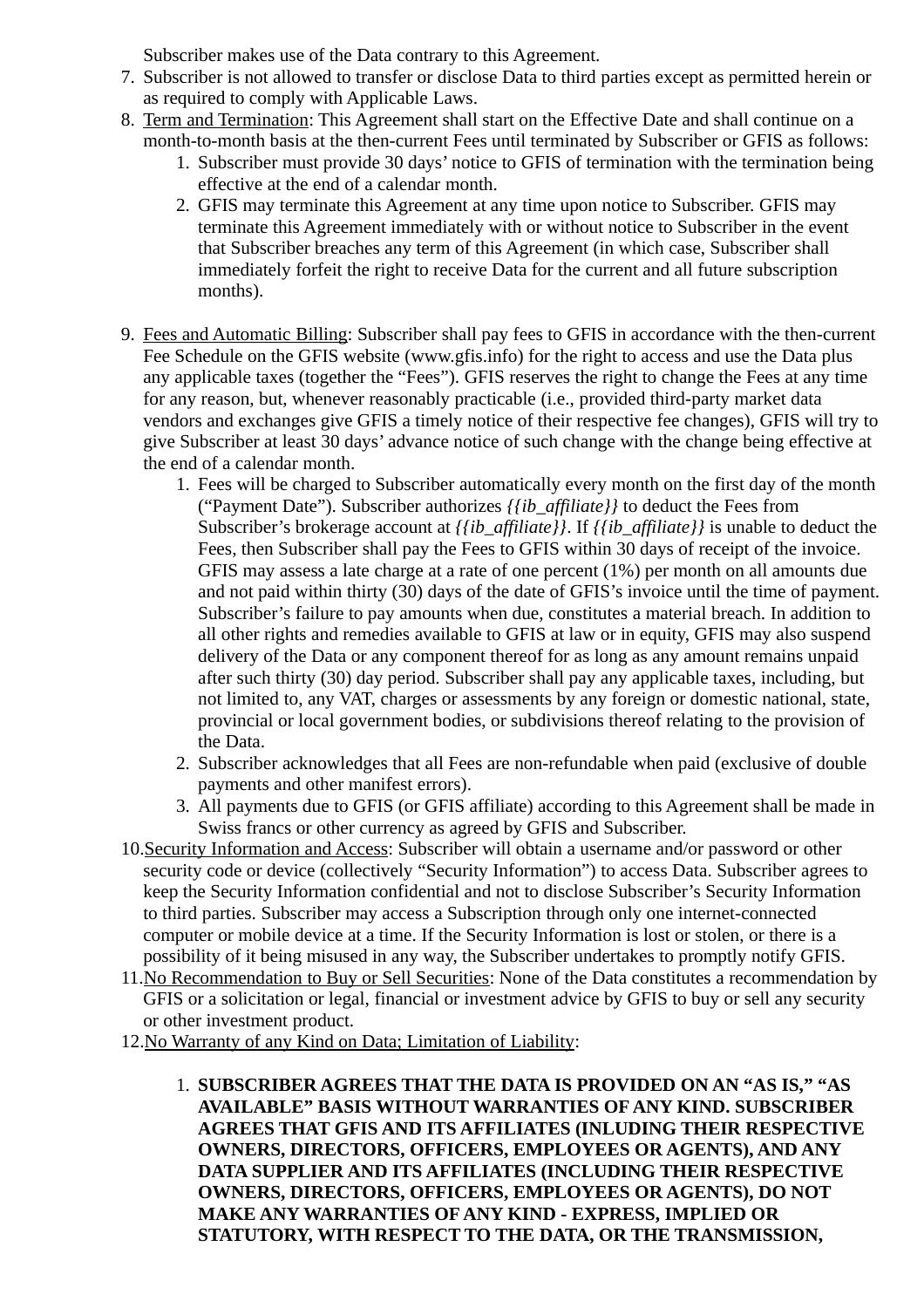**TIMELINESS, SEQUENCE, ACCURACY OR COMPLETENESS THEREOF, INCLUDING, WITHOUT LIMITATION, ANY IMPLIED WARRANTIES OR ANY WARRANTIES OF MERCHANTABILITY, QUALITY OR FITNESS FOR A PARTICULAR PURPOSE OR USE OR NON-INFRINGEMENT, AND THOSE ARISING BY STATUTE OR OTHERWISE IN LAW OR FROM ANY COURSE OF DEALING OR USAGE OF TRADE.** 

- 2. **SUBSCRIBER AGREES THAT GFIS AND ITS AFFILIATES (INLUDING THEIR RESPECTIVE OWNERS, DIRECTORS, OFFICERS, EMPLOYEES OR AGENTS), AND ANY DATA SUPPLIER AND ITS AFFILIATES (INCLUDING THEIR RESPECTIVE OWNERS, DIRECTORS, OFFICERS, EMPLOYEES OR AGENTS) SHALL NOT BE LIABLE TO SUBSCRIBER OR ANY THIRD PARTY FOR ANY INACCURATE OR INCOMPLETE DATA OR OTHER MARKET INFORMATION SUPPLIED TO SUBSCRIBER, NOR FOR ANY DELAYS, INTERRUPTIONS, ERRORS, OR OMISSIONS IN THE FURNISHING THEREOF, NOR FOR ANY DIRECT, INDIRECT, PUNITIVE, INCIDENTAL OR CONSEQUENTIAL DAMAGES ARISING FROM BY SAID INACCURACIES, DELAYS, INTERRUPTIONS, ERRORS, OR OMISSIONS OR ANY DATA OR SERVICES PROVIDED UNDER OR IN CONNECTION WITH THIS AGREEMENT.**
- 3. **IF THE FOREGOING DISCLAIMER AND WAIVER OF LIABILITY, OR ANY PART THEROF, SHOULD BE DEEMED INVALID OR INEEFECTIVE, THE CUMALTIVE LIABILITY OF GFIS AND ITS AFFILIATES (INLUDING THEIR RESPECTIVE OWNERS, DIRECTORS, OFFICERS, EMPLOYEES OR AGENTS), AND ANY DATA SUPPLIER AND ITS AFFILIATES (INCLUDING THEIR RESPECTIVE OWNERS, DIRECTORS, OFFICERS, EMPLOYEES OR AGENTS) SHALL NOT EXCEED THE DIRECT AMOUNT OF LOSS OR DAMAGE (EXCLUDING INDIRECT OR CONSEQUENTIAL LOSSES OR DAMAGES OF ANY KIND), OR THE AGGREGATE FEES PAID BY SUBSCRIBER TO GFIS OVER THE THIRTY (30) DAYS PRIOR TO THE EVENT GIVING RISE TO SUBSCRIBER'S CLAIM, WHICHEVER IS LESS.**
- 4. **SUBSCRIBER ACKNOWLEDGES AND AGREES THAT NEITHER THE DATA NOR ANY OF THE INFORMATION OBTAINED BY OR THROUGH GFIS ARE INTENDED TO SUPPLY INVESTMENT, FINANCIAL, TAX OR LEGAL ADVICE**
- 5. SUBSCRIBER ACKNOWLEDGES THAT HE HAS SPECIAL SKILL AND KNOWLEDGE OF FINANCIAL MARKETS AND HE SHALL AT ALL TIMES EXERCISE HIS OWN JUDGEMENT IN THE USE OF THE DATA AND WITH RESPECT TO ANY INFORMATION AVAILABE OR OBTAINED FROM IT.
- 13.Indemnification: Subscriber shall indemnify and hold harmless GFIS and the Data Suppliers, and each of their affiliates, and respective directors, officers, employees, agents and licensors, from and against any claim, damages, loss, liability, cost and/or expense (including, but not limited to, reasonable attorney's fees and costs) that directly or indirectly arise from or are caused by (a) any use by Subscriber of the Data, or (b) any breach or violation by Subscriber of any term or condition of this Agreement.
- 14.Force Majeure: Except for Subscriber's payment obligations, neither GFIS nor Subscriber shall be deemed to be in default of any provision hereof or be liable for any delay, failure in performance, or interruption of service resulting directly or indirectly from acts of God, civil or military authority, civil disturbance, war, strikes, fires, other catastrophes, power failure or any other cause beyond its reasonable control.
- 15.Miscellaneous:
	- 1. Each of the Data Suppliers, and each of GFIS's affiliates, is an intended third-party beneficiary of this Agreement, and may enforce all rights and obligations in its favor contained in this Agreement.
	- 2. This Agreement contains the final and entire agreement between the parties regarding your Subscription and supersedes all previous and contemporaneous oral or written agreements regarding your use of the Subscription.
	- 3. GFIS may amend this Agreement at any time by posting the amended agreement on its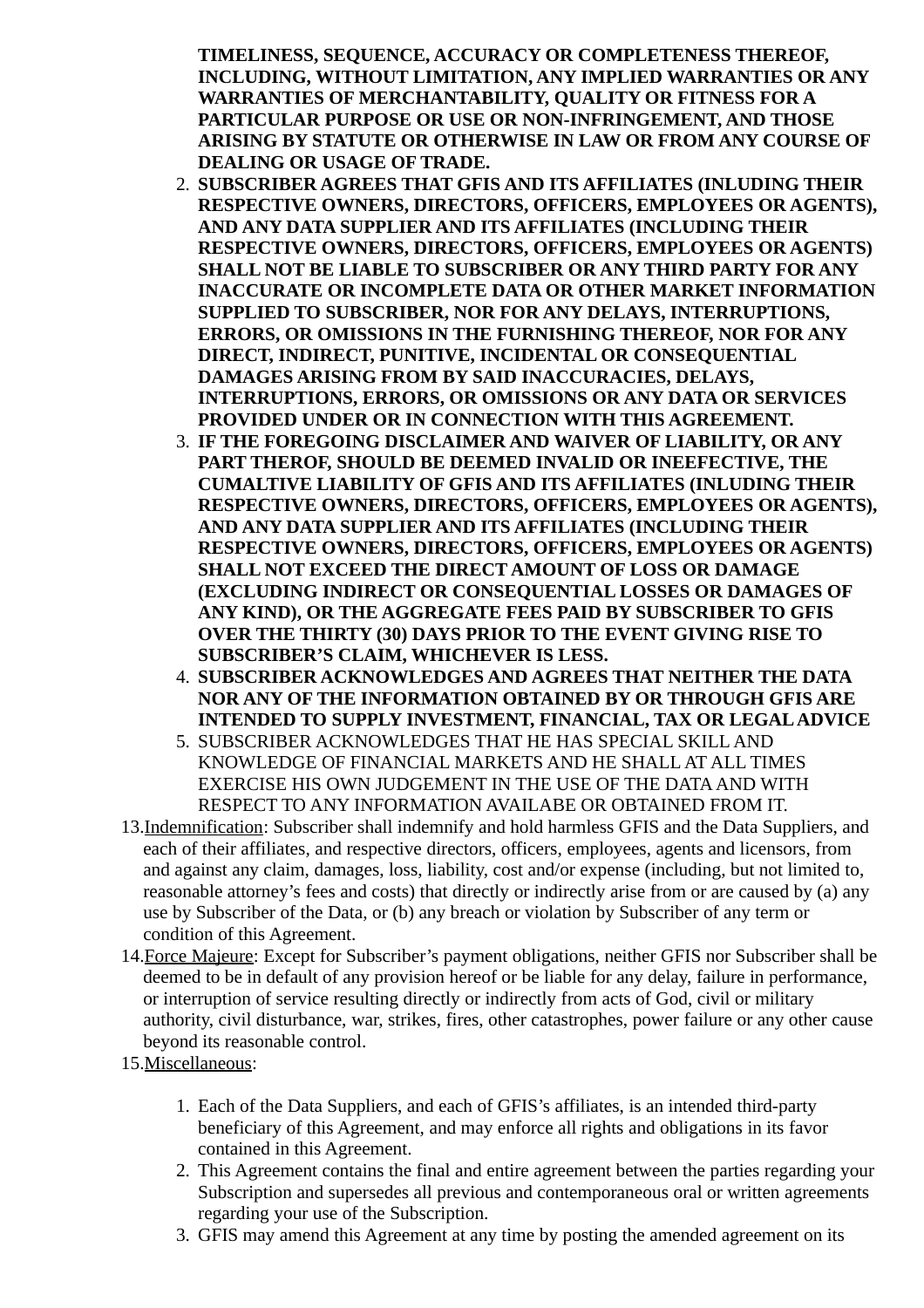website and give notice to the Subscriber about the changes. Subscriber shall be deemed to have accepted the changes unless Subscriber has given notice of termination at the earliest possible termination date according to section 8 of this Agreement. Otherwise, such amended agreement will become effective immediately upon posting. Subscriber's use of the Subscription after any amended agreement becomes effective will constitute acceptance of the amended agreement.

- 4. This Agreement may be assigned without prior notice by GFIS to any third party upon such third party's agreement to comply with GFIS' obligations under this Agreement. This Agreement may not be assigned by Subscriber.
- 5. The following provisions shall survive termination of this Agreement: Sections 3, 4, 7, 12, 13, 15a, 15b, 15e, 16 and 17 and 18.
- 6. If any part or provisions of this Agreement is held illegal or unenforceable, the validity or enforceability of the remainder of the Agreement shall not be affected.
- 16.Confidentiality: Each party acknowledges that confidential information relating to the business of the other party may be disclosed to the other party under this Agreement. Each party undertakes to hold such information in confidence and not to disclose it to any third party or use it for any purpose other than in the performance of this Agreement.
- 17.Privacy Policy:
	- 1. Any personal information sent by Subscriber to GFIS will be subject to the GFIS Privacy Policy, which can be found on GFIS's website. Subscriber acknowledges receipt of the GFIS Privacy Policy. Subscriber consents to monitor the GFIS website for revisions to the GFIS Privacy Policy.
	- 2. GFIS will act as a data controller of Subscriber's personal data within the meaning of the Data Protection Law. GFIS and its affiliates may use, store, disclose, transmit or otherwise process ("Process") any information, including personal information, such as the name, address or age ("Personal Information") provided by Subscriber or their directors, officers, employees, associates, agents, trustees, traders, or representatives to GFIS and/or its affiliates under this Agreement or otherwise acquired by GFIS and/or its affiliates from the foregoing in accordance with and to the extent permitted by the applicable law like the Swiss Federal Act on Data Protection of 19 June 1992 and the General Data Protection Regulation (EU) 2016/679 (together the "Data Protection Law") and for the following purposes:
		- 1. for the purpose of administering this Agreement;
		- 2. to provide services to Subscriber;
		- 3. for the purpose of marketing financial services and products from GFIS;
		- 4. for statistical purposes and for market research and product analysis and to develop and improve products and services;
		- 5. to enforce or apply the Agreement and/or other agreements and/or to protect GFISs and/or its affiliates ' property or rights and to defend any potential claim;
		- 6. for the purposes of preventing and detecting money-laundering, terrorism, fraud or other crimes and/or abuses of GFISs and/or its affiliates' services;
		- 7. to comply with any legal, regulatory or good practice requirement whether originating from the United Kingdom or elsewhere (including but not limited to, the United States), and to fulfil our obligations under any reporting agreement entered into with any tax authority or revenue service(s) from time to time; or
		- 8. to contact Subscriber in accordance with (and subject to) this Clause, ((1) (8) collectively, "Purposes").
	- 3. For these Purposes, GFIS and/or its affiliates may transfer or disclose ("Disclosure") Personal Information under the conditions as defined in clause 18 (e):
		- 1. to any connected company, wherever located throughout the world;
		- 2. to any person or organization acting on behalf of or engaged by GFIS and/or any of their affiliates to perform, or assist in the performance of, its services or to advise them, provided that they will only be given access to the relevant information for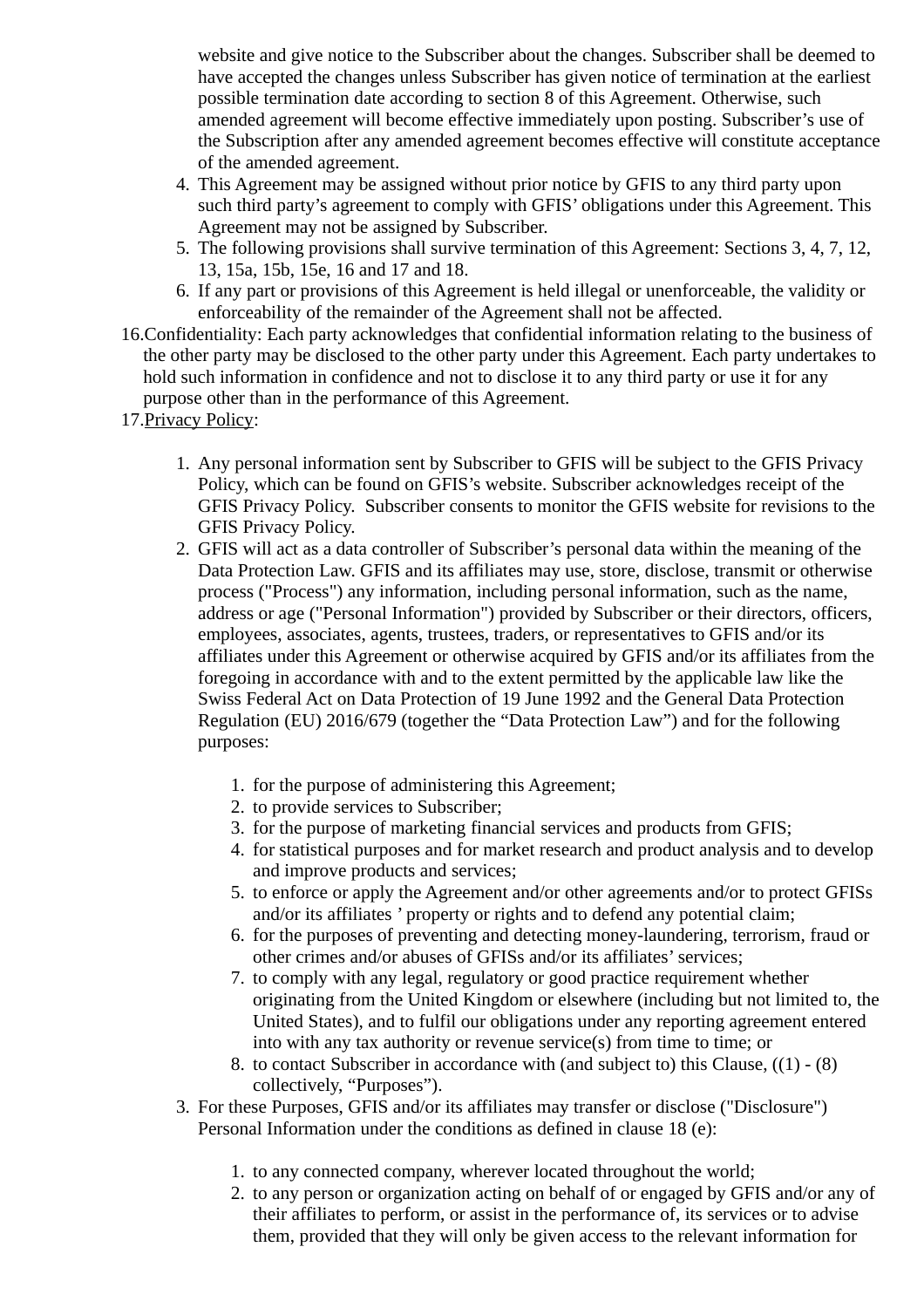that purpose;

- 3. to any counterparties, intermediaries and others where disclosure is reasonably intended for the purpose of effecting the Agreement; and
- 4. to any other person to whom GFIS and/or any of its affiliates is permitted to delegate any of their respective functions.
- 4. By agreeing to this Agreement, Subscriber freely consents to the Process and Disclosure of Personal Information and agrees to procure such consent from its directors, officers, employees, associates, agents, trustees, traders, and representatives. Subscriber also agrees that the Purposes may be amended to include other uses, transmissions, or disclosures of Personal Information following notification to Subscriber.
- 5. Subscriber understands and accepts that any Personal Information or any other information or documents relating to Subscribers that are disclosed, transmitted or Processed pursuant to this Agreement may be sent outside Switzerland and the EEA and/or to persons or entities that are not subject to the same legal or regulatory requirements regarding data protection as are provided by Swiss or European law. These disclosures may involve overseas storage and other overseas transfer, processing and use of Personal Information and disclosure to third parties. In case Personal Information is transferred to countries or territories outside of Switzerland and the EEA that are not recognized by the European Commission as offering an adequate level of data protection, GFIS and its affiliates have put in place appropriate data transfer mechanisms, in particular contractual clauses, to ensure Personal Information is protected in compliance with the Data Protection Law. Details of the data transfer mechanism can be obtained by contacting the GFIS Data Protection Office at [dpo@gfis.com.](mailto:dpo@gfis.com)
- 6. GFIS and its affiliates retain Personal Information in an identifiable form in accordance with our policies. Personal Information is retained as long as necessary to meet legal, regulatory and business requirements. Retention periods may be extended if GFIS or its affiliates are required to preserve Personal Information in connection with litigation, investigations and other proceedings. To the extent provided by Applicable Laws, Subscriber has the right to request access to and rectification or erasure of Subscriber 's Personal Information; to obtain restriction of the processing of Personal Information; to object to the processing of Personal Information; and to data portability. Subscriber has the right to withdraw consent at any time, subject to Applicable Laws. Subscriber should contact the GFIS Data Protection Office at dpo@gfis.com to exercise any data protection rights. Subscriber may also lodge a complaint with a privacy supervisory authority if Subscriber considers that Personal Information has been processed in violation of Applicable Laws and GFIS and its affiliates failed to remedy such violation to Subscriber's reasonable satisfaction.

## 18.Arbitration:

- 1. Any dispute, controversy or claim arising out of or relating to this contract, including the formation, interpretation, breach or termination thereof, including whether the claims asserted are arbitrable, shall be resolved by arbitration in accordance with the Swiss Rules of International Arbitration of the Swiss Chambers' Arbitration Institution (the "Swiss Rules") in force on the date on which the Notice of Arbitration is submitted in accordance with these Rules. The tribunal will consist of three arbitrators in any dispute involving more than CHF 10 million and, in any dispute, involving less than CHF 10 million, the arbitration shall be conducted by a sole arbitrator. The parties shall agree on the arbitrators according to these Swiss Rules. The seat of the arbitration will be  $\{\{\text{affiliate country}\}\}\$ . This Agreement and the rights of the parties hereunder shall be governed and construed in accordance with the laws of Switzerland exclusive of conflict or choice of law rules. The language to be used in the arbitral proceedings will be English. Judgment upon the award rendered by the arbitrator(s) may be entered by any court having jurisdiction thereof.
- 2. The parties shall maintain the confidential nature of the arbitration proceeding and the award, including the privacy of the hearing and all documents produced and testimony provided in connection therein, except as may be necessary to prepare for or conduct the arbitration hearing on the merits, or except as may be necessary in connection with a court